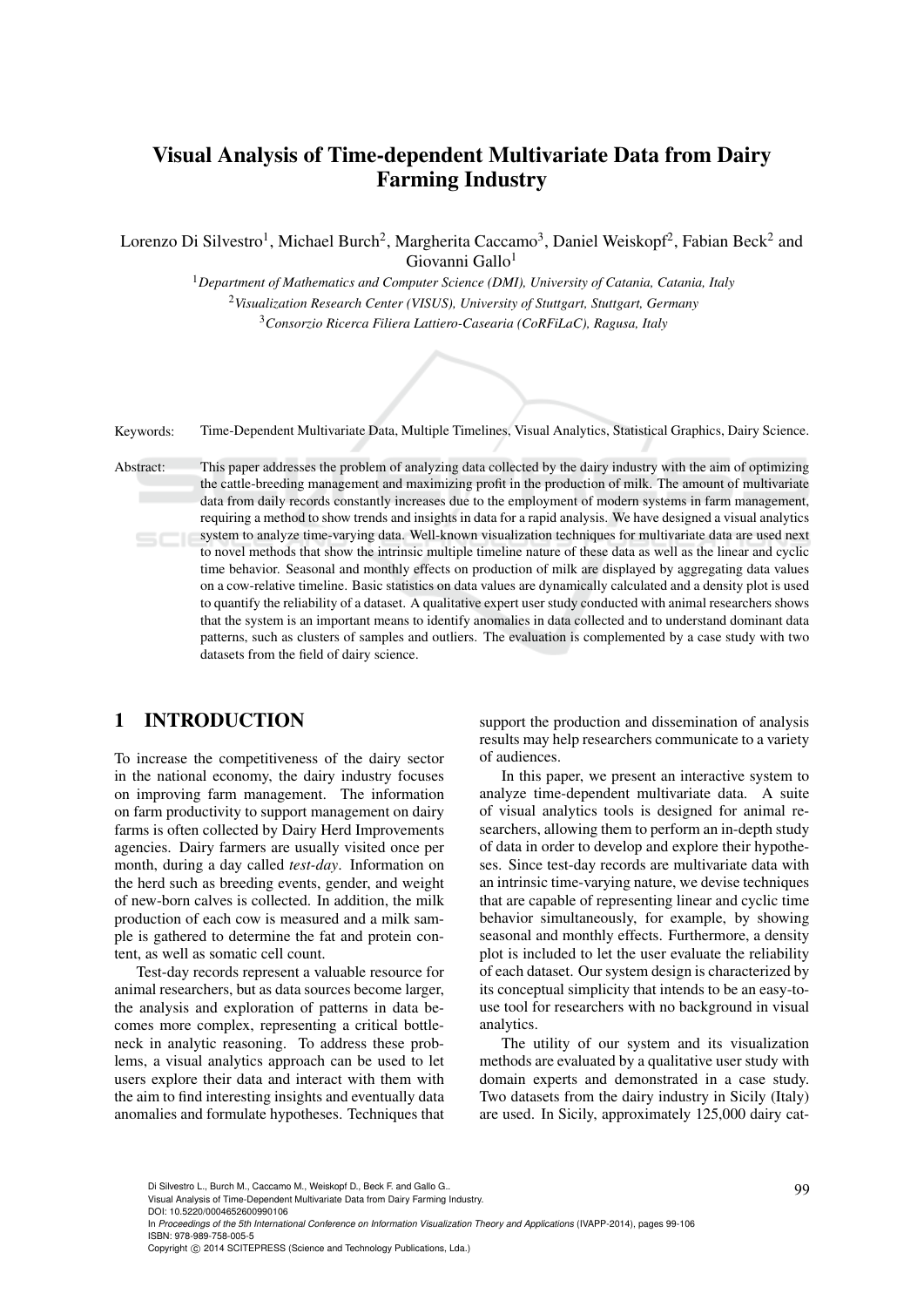#### IVAPP 2014 - International Conference on Information Visualization Theory and Applications



Figure 1: System overview. Raw data are shown in tabular form. In the bottom part, the view shows a scatter plot of selected data. The production of milk is shown for each day (absolute timeline). In this example, the *parity* value (number of lactations) is used as category. During the first parity, milk production is lower than in the next and the data value range is narrower. Missing data points follow a regular pattern (recurring blank vertical stripes) that reflects the lack of data samples collected during summer vacation (August). JBLIC ATIONS

tle are raised. Compared to other regions such as those in Northern Italy, smaller traditional and less modernized farms are present that have to deal with hot climate, higher costs of feed and energy. Around 62% of Sicilian milk is produced in Ragusa province, representing therefore the most important production center for the dairy sector in Sicily. In 1996, the dairy research center CorFiLaC was established to support the development of the dairy sector in Ragusa (Caccamo, 2012). The datasets provided by CorFiLaC and used for our case study cover the typical range of (varying) sample rate and time span in which data are collected.

### 2 RELATED WORK

As our system was designed to analyze different aspects of the same dataset, it merges visualization methods from several application domains. In this section, relevant topics from several areas will be covered, according to the different aspect of data analysis on which the user wants to focus.

### 2.1 Animal Research and Dairy Industry Domain

One of the main topics investigated by animal researchers is the study of movement of individual organisms or groups of animals. There is an increasing interest in movement ecology. Accordingly, there are a few examples of visualization and visual analytics research geared toward data from movement ecology. Grundy et al. (2009) exploit data obtained through tri-axial accelerometers to trace movement of wild animals. They make use of interactive spherical scatterplots and spherical histograms instead of the 2D time-series plots commonly used to study acceleration data.

Visual analytics is also used to study and model epidemic spread in herds. Afzal et al. (2011) present a suite of predictive visual analytics tools to model the spread of Rift Valley Fever through a simulated mosquito and cattle population in Texas.

However, we see only very little previous visualization work on animal research related to the dairy industry. In fact, there is almost no previous paper in which visualization tools and visual analytics methods would be used on milk production records or other data from dairy industry. The only exception known to us is the work of Galligan, who created *Cowpad* (Galligan, 2007), a suite of web tools to present analytical problems commonly occurring on dairy herds. Simple interfaces let the user evaluate the effect of changing variables in the process of dairy farm management. However, these tools do not use any advanced visualization or interaction technique to represent data involved in the simulation, only curve diagrams and gauge metaphors are proposed.

With this paper, we want to fill this gap in the literature, adopting visual analytics methods for this particular application domain.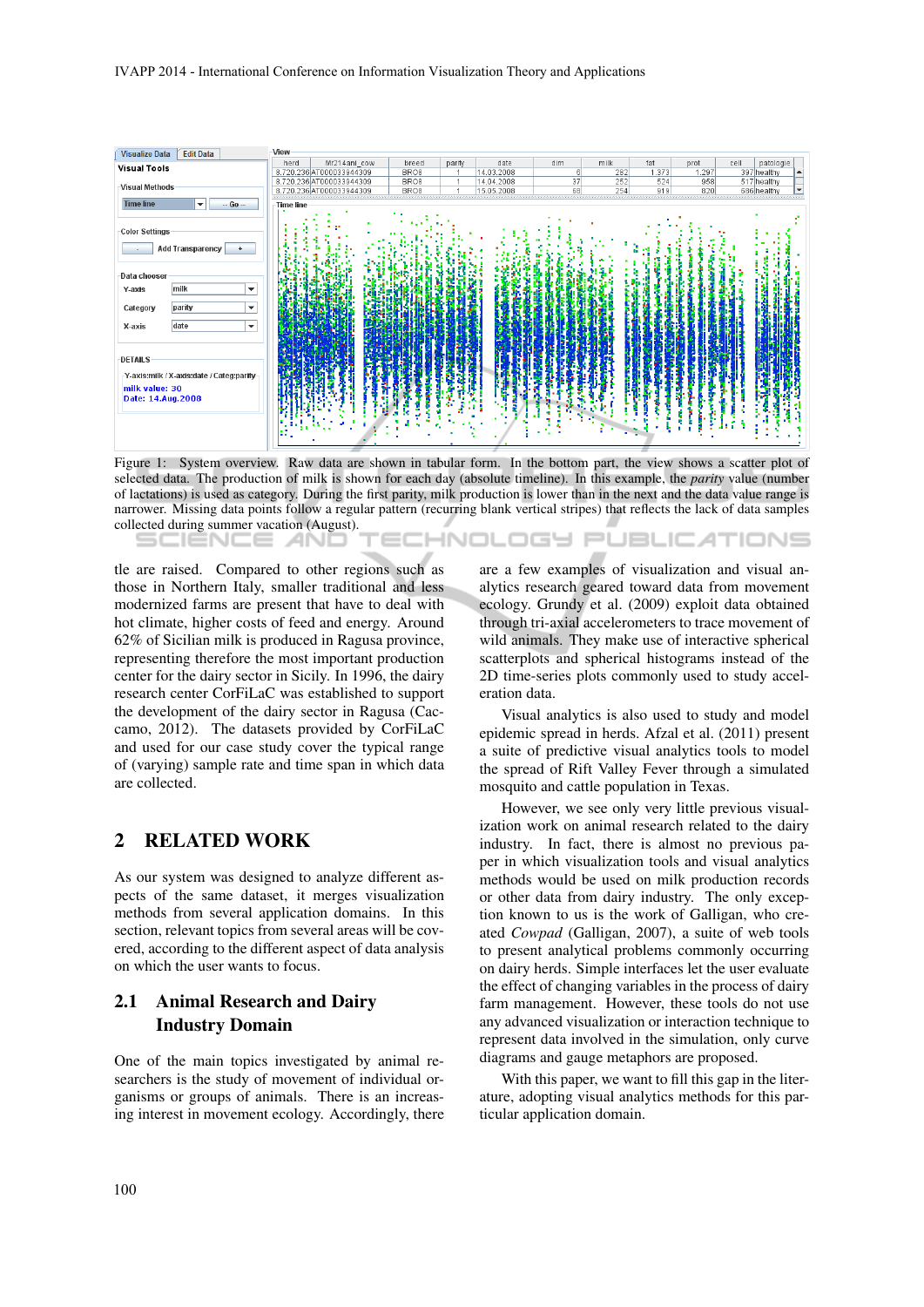#### 2.2 Time-Varying Data Visualization

For animal researchers, it is important to investigate how various factors on dairy production change over time. Data used for this contribution have a temporal dimension that makes it possible to highlight monthly, seasonal, and annual trends.

For time-dependent data, there is a large collection of different visualization techniques for different purposes of data exploration and depending on the characteristics of the temporal structure. Following the taxonomy by Aigner et al. (2011), dairy production datasets exhibit a quite specific structure: they show a dual structure of time, both linear and cyclic.

Van Wijk and Van Selow (1999) present a system to identify patterns and trends on multiple time scales simultaneously. It allows the visualization of univariate time-series on different levels of aggregation by clustering similar daily data patterns. We use different levels of aggregation to visualize two different timelines at once. Spiral approaches are a way to visualize large datasets and to support the identification of periodic structures in data. Previous solutions (Carlis and Konstan, 1998; Weber et al., 2001), however, are not suitable in cases in which the cyclic trends of data are not perfectly periodic, or the period is not known but subject to specific seasonal effects.

To the best of our knowledge, no previous work addresses the problem of visualizing linear and cyclic time data simultaneously.

### 3 APPLICATION BACKGROUND

Data on farm productivity is often collected by Dairy Herd Improvements (DHI) agencies. Milk production of each cow is measured and a milk sample is analyzed to determine fat and protein content, and somatic cell count. These records are then processed and analyzed centrally (i.e., on DHI computers) by taking into account information generated during previous test-days at both herd and individual cow level. A few days after the test-day, the farmer receives a report containing information collected during the testday. This report may also contain management information on individual cows and the herd as a whole. The information from the report can then be used by the farmer (or milk and cheese producer) for making decisions focusing on the improvement of farm management practices (Caccamo, 2012).

Although DHI data and information can contribute to improve management practices, the benefits only come about if the farm managers and/or the animal researchers that work as advisors at DHI

spend considerable effort for analyzing the incoming information. This process can be time-consuming and complex due to the large amount of data.

### 3.1 305-Days Lactation Yield and Test-Day Models

Milk recording is recognized as a valuable means for breeding and herd management worldwide. Furthermore, these records are also used to perform a *genetic evaluation* for dairy production traits. The genetic evaluation of dairy sires and cows has been based on the analysis of the 305-day lactation yield for many years. It uses the total amount of milk produced during a lactation (or milking) period. Usually, a dairy cow lactates for about 10 months (∼305 days) each year before it dries up prior to giving birth to its next calf. The ideal method to estimate the 305-days lactation yield is to measure the amount of milk and milk components of each cow on a daily basis for 10 months after calving. However, one sample of milk is usually taken monthly for each cow. As stated by Schaeffer and Burnside (1976), a common method of predicting 305-days yield is to compute the average production between two tests, multiply by the number of days between tests, and accumulate this quantity after each report. If the interval between two tests is much longer than 30 days, erroneous predictions of this value could result. Several methods have been developed to improve the prediction of 305-day lactation yield. The term lactation curve is used to refer to the curve representing the rate of milk secretion with advance in lactation.

After two decades, animal researchers started to use test-day yields for genetic evaluation rather than 305-days yield. By definition, a test-day (TD) model is a method of evaluating daily production of milk, fat, protein and somatic cell count considering effects for each test-day instead of one set of fixed effects over the lactation. The TD model estimates lactation curves and their changes.

In the early 1990's, Ptak and Schaeffer (1993) identified some drawback in the new approach, such as the need to store all of the individual test-day yields on every cow, or the higher computational time needed to calculate a genetic evaluation by using more values per cow instead of only one.

Within less than a decade, test-day models have been adopted in several countries. Test-day models are often used to perform national genetic evaluations for dairy cattle. Estimation of genetic, environmental, and herd effects can be used to predict future productions on individual cows. Deviation between predicted and actual production could be used to detect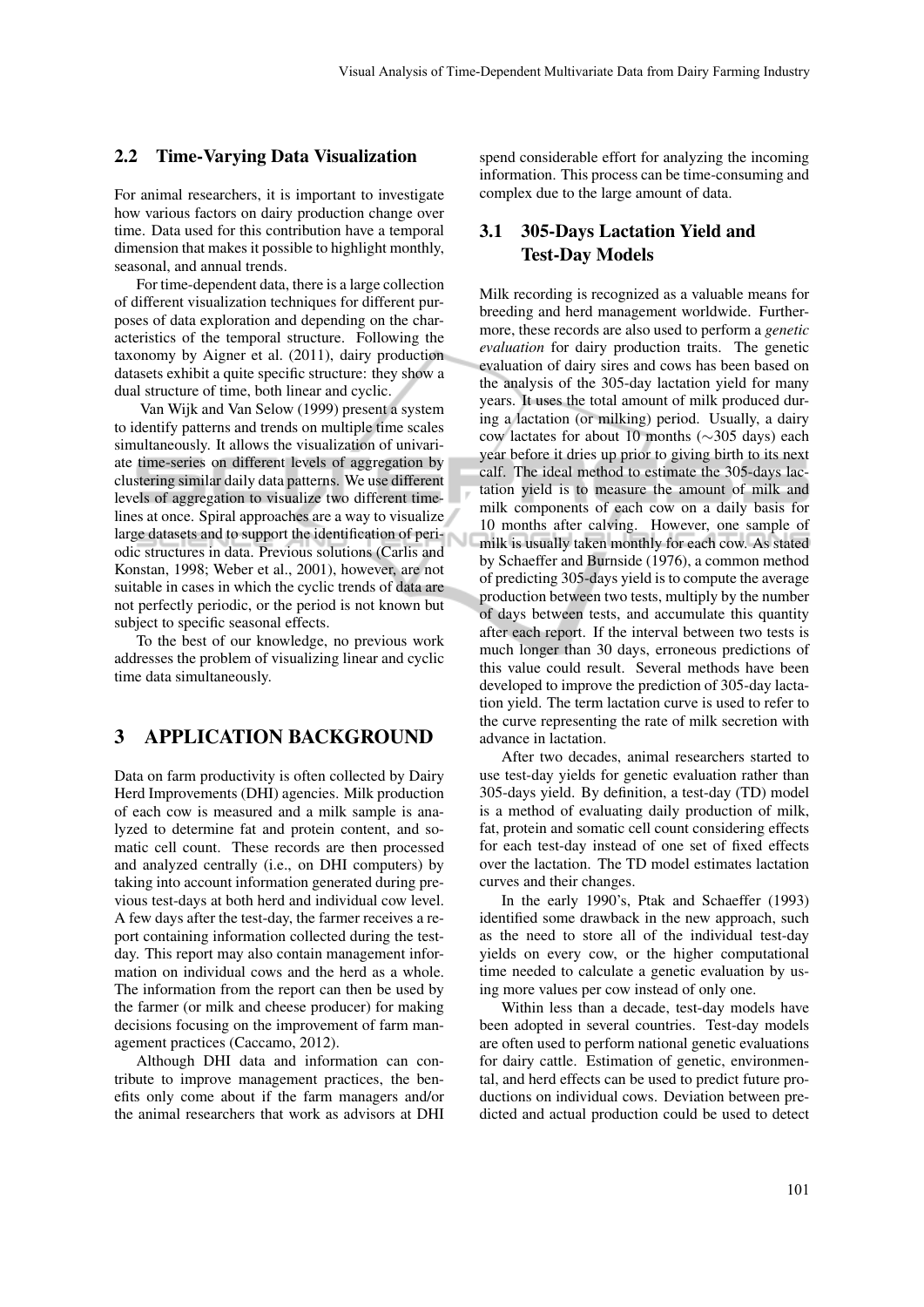a disease at an early stage, i.e., before the cow shows clinical signs. Therefore, animal researchers need a system to identify abnormalities in lactation curves.

Nowadays, the storage of big amounts of data or the computational resources needed to handle these data do not represent a problem anymore. It is possible to use the complete set of test-day records collected over the years. Researchers can work directly on those data with no use of statistical or mathematical models that could lead to loss of precision or erroneous predictions.

### 3.2 Multiple Timelines

The challenge for dairy producers is to interpret and utilize data from dairy production properly to improve decision making. Milk production data have an intrinsic dual timeline nature. Usually, lactation is represented according to a "cow-related" timeline: a curve shows the quantity of produced milk changing over time, from the day of calving to the moment in which the cow is *dried off*, and milking ceases. About sixty days later, one year after the birth of her previous calf, a cow will calve again, starting a new parity (period of lactation).

Since the "cow-relative" behavior is most important for temporal analysis, that *relative time* represented as day-in-milk—is of highest relevance for analysis. Parities represent *cyclic time* characteristics in the data because the parities progress similarly. If one analyzes a single parity, there is *linear time* behavior within that parity. However, there is another temporal aspect that needs to be taken into account: the *absolute time* of the yearly calendar. Possible seasonal effects on production of milk and milk components ratio are due to yearly *cyclic* effects. However, within the year, we consider calendar dates as *linear time* because there are no weekly or daily effects on milk production data.

In this paper, a method to show and analyze the dual nature of time, with respect to the linear and cyclic time behavior is presented.

### 4 SYSTEM OVERVIEW

In our system, several visualization methods are used. Well-known approaches are used besides some new techniques for visualizing two coexisting timelines simultaneously. The aim of the tool is to assist animal researchers in all the phases of their analysis process. A preliminary analysis could be performed for a data cleaning phase; then a deeper exploration lets

the user study different aspects of the data, comparing different views. To address multivariate and timedependent data visualization, we designed our system to support several, complementary views. The user can choose from a list of four different views (see below for details).

It is possible to load and handle any kind of multivariate dataset with the constraint that a field containing a date (or time) must be included. Data are loaded and shown in a tabular form similar to spreadsheets and application programs that animal researchers are used to work with.

#### 4.1 Scatter Plots

One of the visualization methods in the system is based on scatter plots. In this way, multivariate data can be shown, such as the attributes milk production, fat contents, protein values, and their time dependency. Any data field can be used as *x*-axis and *y*-axis. A third data field can be used as a *category* to accordingly color each data point in the scatter plot. In this way, the colored scatter plot can show three data dimensions. If the *category* field chosen contains labels that assign classes (categorical data), the user is asked to select a color for each label. Otherwise data points are colored automatically using a color scheme selected by the user from a suggested list. Furthermore, it is possible to filter data by *category* values. When a burst of aggregated data points overlaps making the scatter plot difficult to understand, transparency can be used to reduce visual clutter. Moving the mouse pointer over the plot, details on data points are displayed next to the view. Figure 1 shows the scatter plot, and the side panel. This panel is used for choosing data to plot, and environment settings.

#### 4.2 Statistic Metrics and Density Plots

A line chart of mean values as well as standard deviation can be superimposed on the scatter plot diagram, showing aggregated statistical quantities. Moreover, the density of data samples in the dataset for each *y*-axis value is calculated and shown as a histogram. The histogram allows the user to assess the quality of the original data indirectly; less density is related to higher variability of the data samples in that region. Therefore, the combination of density diagram with other diagrams allows us to include a measure of uncertainty in the overall visualization.

A low-pass filter can be used to smooth the line plots and density plots. The user can increase or decrease width of the low-pass filter interactively. In Figure 2, a dataset is displayed in which the density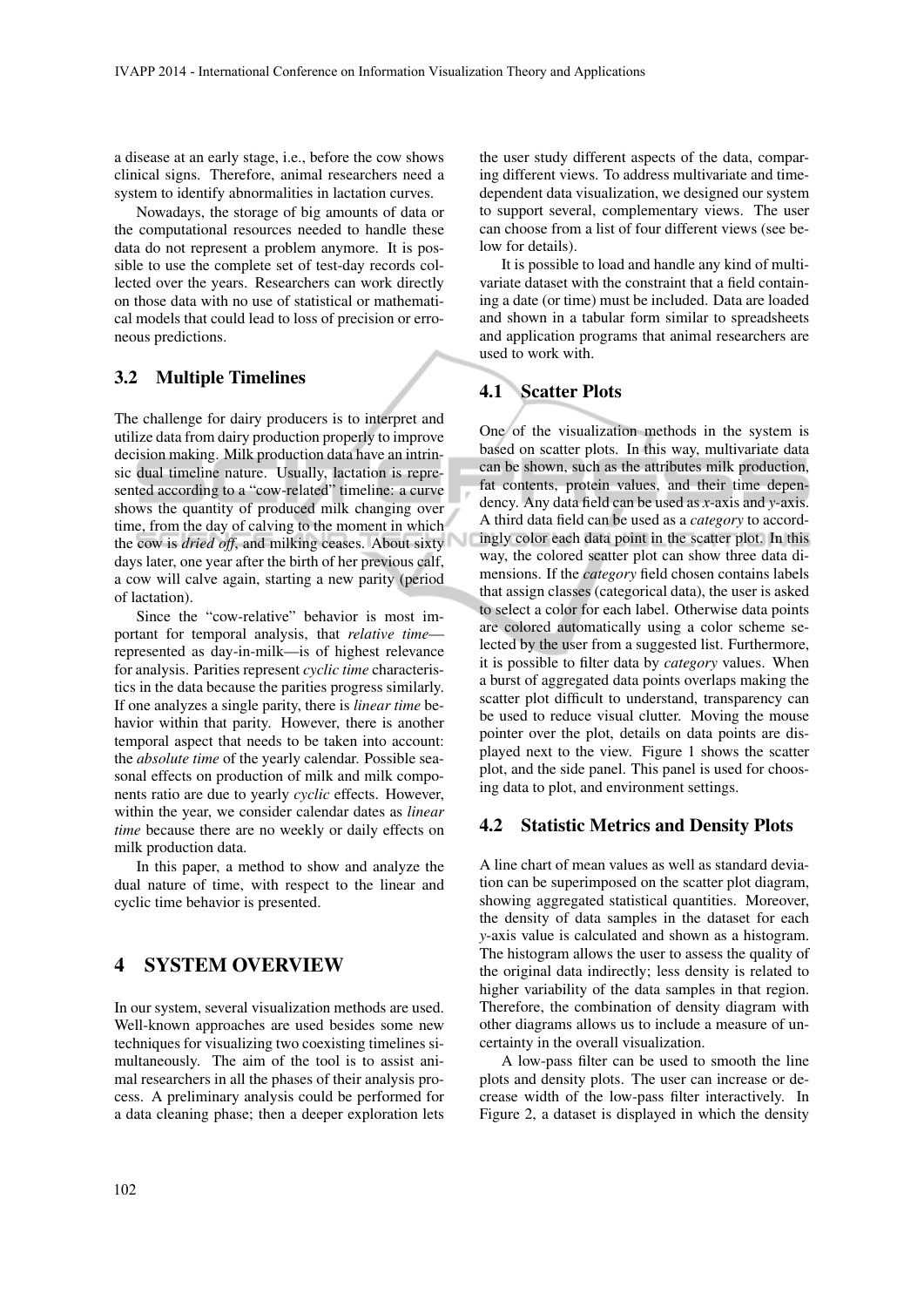

Figure 2: Statistics on time-varying multivariate data. The value of produced milk for each day-in-milk is shown. Scatter plot points are colored according to the value of fat contained in the sample of milk. The curve of density of samples in the dataset is represented in gray. The red line indicates the mean value of quantity of milk and the blue lines the standard deviation.



Figure 3: Relation between the quantity of milk (*x*-axis) and the percentage of protein (*y*-axis). Data points are colored according to the percentage of fat in milk samples (lighter color for higher values). The density plot shows that the number of samples for milk quantity follows a normal distribution.

of data samples varies over time following a regular pattern: more samples are collected in certain days of the month. As shown in Figure 3, the density plot can be used to recognize that samples are normally distributed for a certain random variable (milk in this example).

#### 4.3 Multiple Timelines View

We present two methods for showing multiple timelines simultaneously. As discussed in Section 3.2, the different temporal data characteristics make it difficult to analyze the temporal effects. In particular, depending on the focal point of analysis, cyclic and linear as well as relative and absolute time play a role. For analysts, it is useful to highlight cyclic data patterns as well as to point out differences between different periods of time. The first method aggregates data points for different periods of time over the relative timeline. Multiple scatter plots share the same *x*-axis that represents the relative timeline. A plot is shown for each period of the absolute timeline. The user can choose the time period to use from a list to aggregate data and build up a stacked view of several plots. It is possible to create a plot for each season,



Figure 4: The value of produced milk for each day-in-milk (relative timeline). The absolute timeline (date) is shown by aggregating monthly data. Data points are colored from blue to yellow according to the parity. In first parities milk production is lower. Stacked scatter plots highlight differences in milk production and in data sampling: a (shifting) gap in data points for a certain period in day-in-milk is visible.

month, or year. In Figure 4, stacked scatter plots are shown for different months. This method helps identify frequent patterns in data points or highlight cyclic behavior, but it is difficult to draw a comparison between data values at the same relative time point in different plots.

The second method uses a single plot: different line charts are drawn, representing the mean value curve for aggregated data on different time intervals. In this view, each plot shares the same coordinate system, so that the line charts are aligned. Thus, it is simpler to identify differences in the curve of values for different time periods.

## 5 CASE STUDY

We demonstrate the usefulness of our approach for two datasets with different features from the same application area. Data used for our study was provided by CoRFiLaC dairy research center.

The analysis was conducted with an expert that was familiar with the datasets. During our study, hypotheses made by the domain expert were confirmed with the visual analytics approach, and the implemen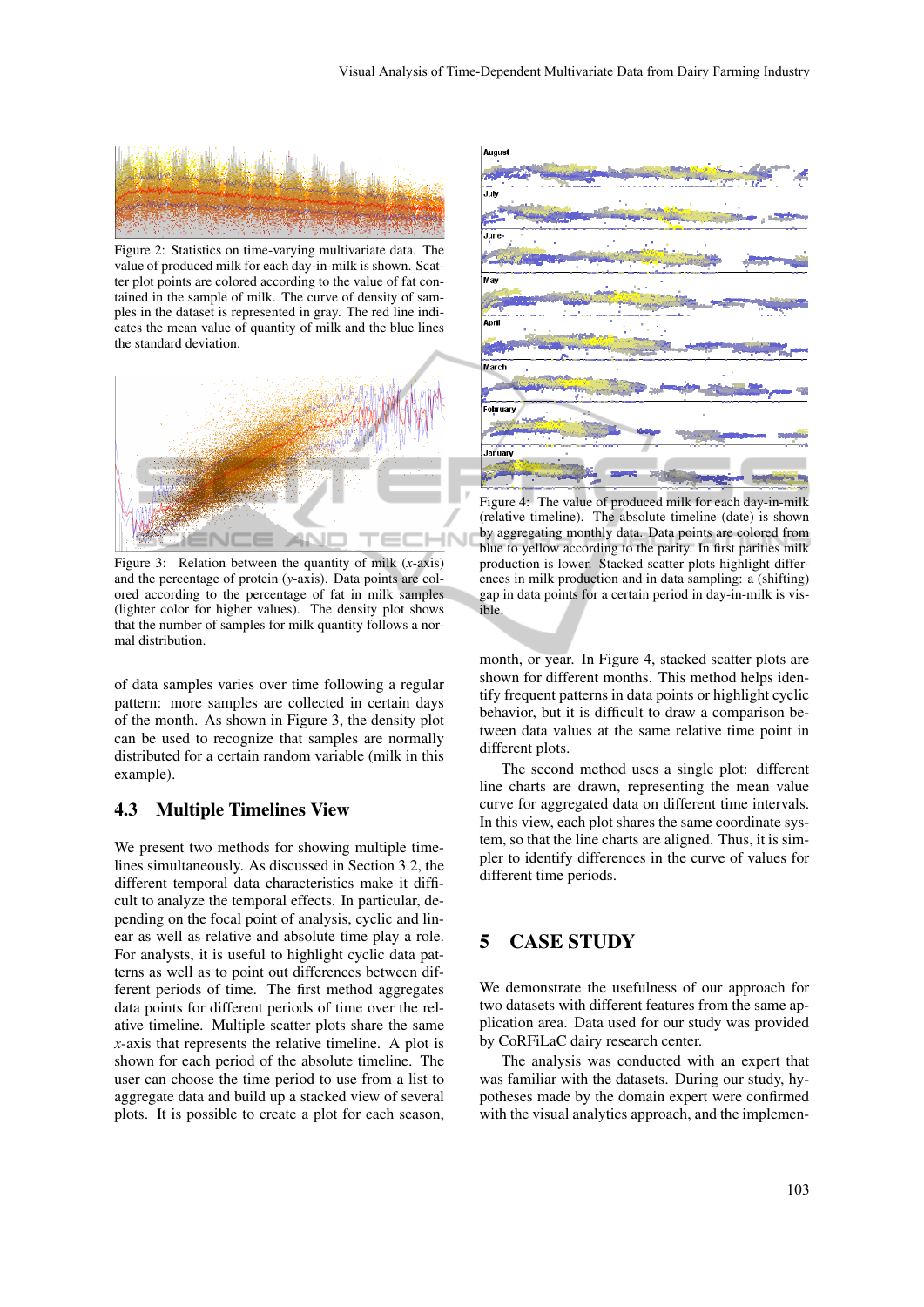tation of new features was suggested in the sense of a formative process.

Data used for our study were collected and used by animal researchers to assist farmers in the management of dairy herds. The first dataset (*Dataset 1*) contains 175,689 records on 6,468 cows from over 40 herds. Samples were taken monthly at the test-day, for over 10 years. Each record provides the following information: identification number of the herd and the cow, breed of the cow, number of lactation (also called parity), date of the test-day, days-in-milk (i.e., the number of days between the calving of the current parity and the test-day), yield of milk, fat and protein contents, detected pathology associated with the testday.

The second dataset (*Dataset 2*) used contains data collected from one farm only, i.e., one herd. At this farm, production data are collected in autonomy, without the support of a DHI agency. It is a modern farm in which data are collected almost daily. Data records regard a single herd of 90 *high production cows* that continue to produce a sufficient quantity of milk for 11 months after calving (5 to 395 days-inmilk).

#### 5.1 Analysis Process

The analysis started by showing an overview of data contained in *Dataset 1* (see Figure 1). By using the absolute timeline (date of test-day), a recurring gap is evident in data sampling. This gap can be explained by the period of vacation that was observed in the farm during years prior to 2010 in Sicily.

Colors were used to mark data points according to the detected pathology associated with the test-day. Different views allowed us to spot significant changes in the overall shape of curves, from which we could derive some insights. A slight loss in milk production was recognized for cows suffering from mastitis, when using the relative timeline (days-in-milk). When using the absolute timeline, we noticed a lack of registered sick cows before 2005. The density plot revealed evident changes in number of data samples over time. In the dataset, an increase in data collected in the last years could be recognized, which we attributed to the employment of modern systems in farm management. By showing data according to the daysin-milk (see Figure 2), a regular pattern in the density plot could be highlighted. Usually, the same group of agents from the DHI agency visits all the farms in the same area, scheduling one visit per month for each one. Thus, each peak in the density plot corresponds to the recording day (test-day) in the biggest farm of the area.



Figure 5: Multiple line plots highlight differences in lactation curve (a) and fat contents (b) for five parities. The quantity of fat decreases during the peak of milk production. The shape of the fat curve is equal for different parities, whereas the shape of the lactation curve changes over parities.

During the first analysis phase, the system turned out to be a useful and fast means for data cleaning on top of direct visual analysis.

The multiple timeline views were used to find differences in milk production for different seasons. In winter, cows generally produce more milk than in spring, but no evident differences could be identified for different months. By plotting stacked data points for each month, some data points in the August plot are shown, which is an anomaly in data recording that could be confirmed after the session.

During the analysis process, some new features were suggested by the domain expert. The possibility to aggregate data and to visualize different plots according to the breed and the parity number were added in response to the expert's comments. By showing different curves for breeds, it is possible to find out which cow variety is more productive and how milk composition between different stocks differs. Different lactation curves for each parity confirm well-known theories. Figure 5 shows different curves for the first 5 parities in the data from *Dataset 2*. The domain expert also asked to re-align data according to the beginning of the lactation period, so that it is possible to find differences in the lactation curve depending on the moment of calving.

### 6 EXPERT EVALUATION

The analysis of the feedback by potential target users describes preferences concerning views and features of the tool, and helps us improve the software to meet users' needs. We were mostly interested in following the natural process of hypothesis building and problem-solving adopted by the animal researchers. To achieve this goal, it is fundamental to let the domain experts operate in their workplace as explained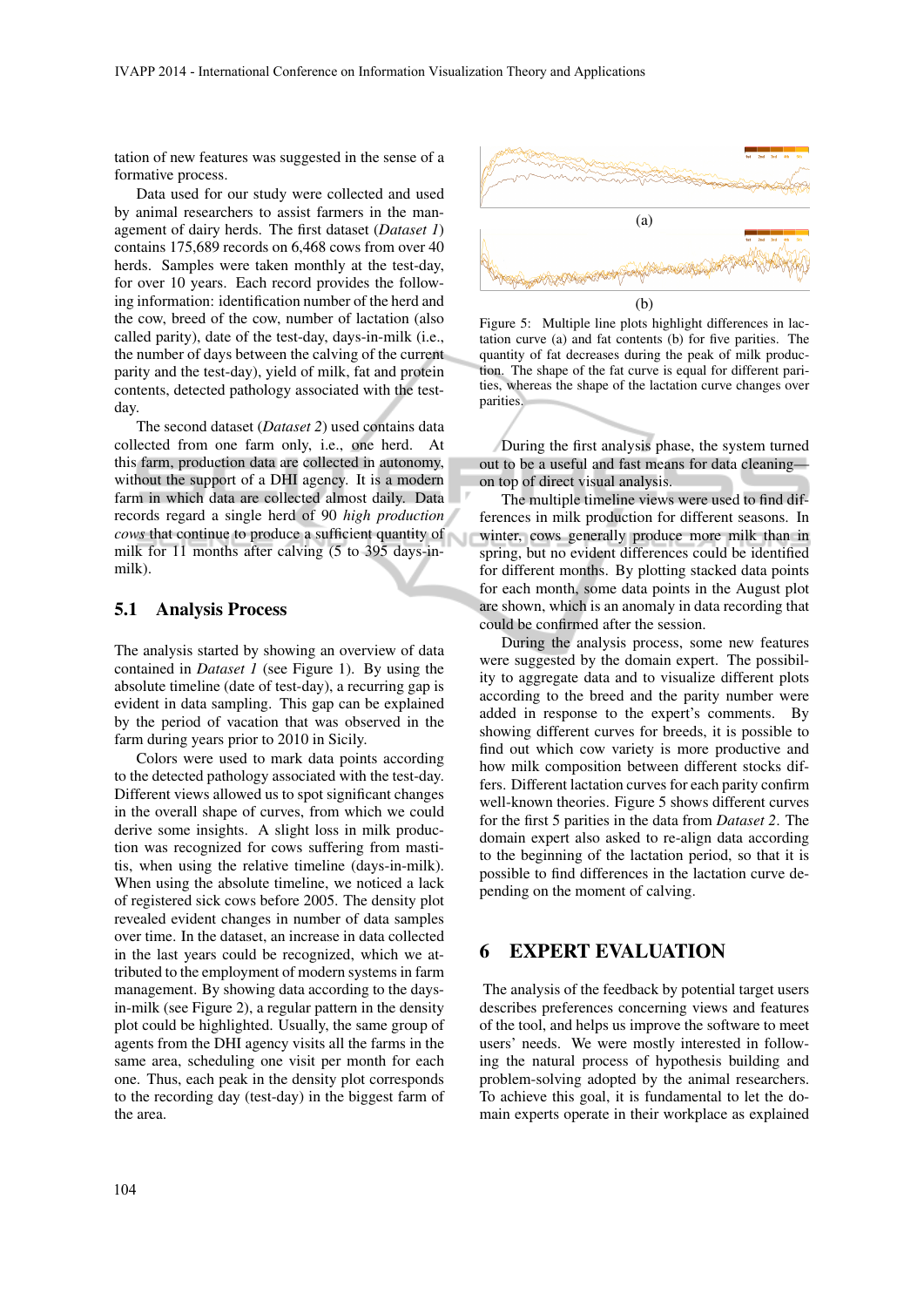

Figure 6: Scatter plots show the relation between quantity of milk (*x*-axis) and percentage of fat (*y*-axis). Data points are colored according to the parity. These image series shows different uses of the interactive filter. Figures (a)–(f) show data for different parities (1 to 6). In Figures (g)–(l), the first endpoint is constantly set to parity 1 and the width of the interval is sequentially increased, to add data points from the next parity to the plot. Milk-fat correlation is different between the first two parities and the next ones. From the third parity, the percentage of fat decreases, while the production of milk increases. The number of data points falls off in last parities because most of the cows became less productive, removed from the dairy herd, and marketed for beef, around the age of four.

by Dunbar and Dunbar (1999) proposing in-vivo studies. For our study, we adopted the pair analytics approach. This method generates verbal data about thought processes in a naturalistic human-to-human interaction with visual analytic tools. It requires two participants, a Subject Matter Expert and a Visual Analytics Expert (Arias-Hernandez et al., 2011).

Every study session was performed by using a VoIP software for communication and each audio session was recorded. An application for remote desktop control was used to operate on a computer in the IT laboratory at CorFiLaC. The three volunteers worked directly on the computer used for the user study.

During a preliminary group session, the participants were informed about the procedure and the voluntary nature of the experiment. Afterwards, a private study session was performed with each of the participants left alone in the IT laboratory. For each session, the remote desktop was video recorded. Each session was performed in conjunction with a Visual Analytics Expert that was able to control the remote computer by using mouse and keyboard. He was disheartened to control remotely the system and let the Subject Matter Expert use it. The Visual Analytics Expert was instead encouraged to talk with the animal researcher and ask for comments and the motivation behind every choice made to perform the requested tasks.

At the beginning of the private session, the volunteer was asked to inspect the overview of a subset of records from *Dataset 1* (in Figure 1). The analysis performed by the domain expert during the case study was used as ground truth to evaluate the correctness of the volunteers' answers. The first task was to explain the missing value pattern in the scatter plot. The sec-



Figure 7: (a) Fat content for day-in-milk during fall. (b) Fat content for day-in-milk for parity started in fall. Data points are colored from black to blue for the first three parities. Missing samples visible in (a) that can affect the analysis task are avoided by aligning data points on the season of calving, as shown in (b).

ond task was to freely comment the data points cloud according to the color coding used to produce the plot.

Then, the participant was asked to freely use the visual analytics approach on *Dataset 2*.

Each study session took about 90 minutes for each participant. During the session, the experimenter annotated the user's behavior, preferred view, and interaction methods to complement audio and video recording that were analyzed afterwards for the qualitative analysis of the system usage sessions.

For the qualitative user study, three domain experts from CorFiLaC (Sicily), i.e., potential target users, were asked to use our system.

The simple tasks assigned were used to evaluate the effort required to understand the plots. Two of the participants readily explained the lack of data points and the regular pattern followed.

The second task involved the comprehension of the color coding used to mark data points according to the parity. None of the participants had any